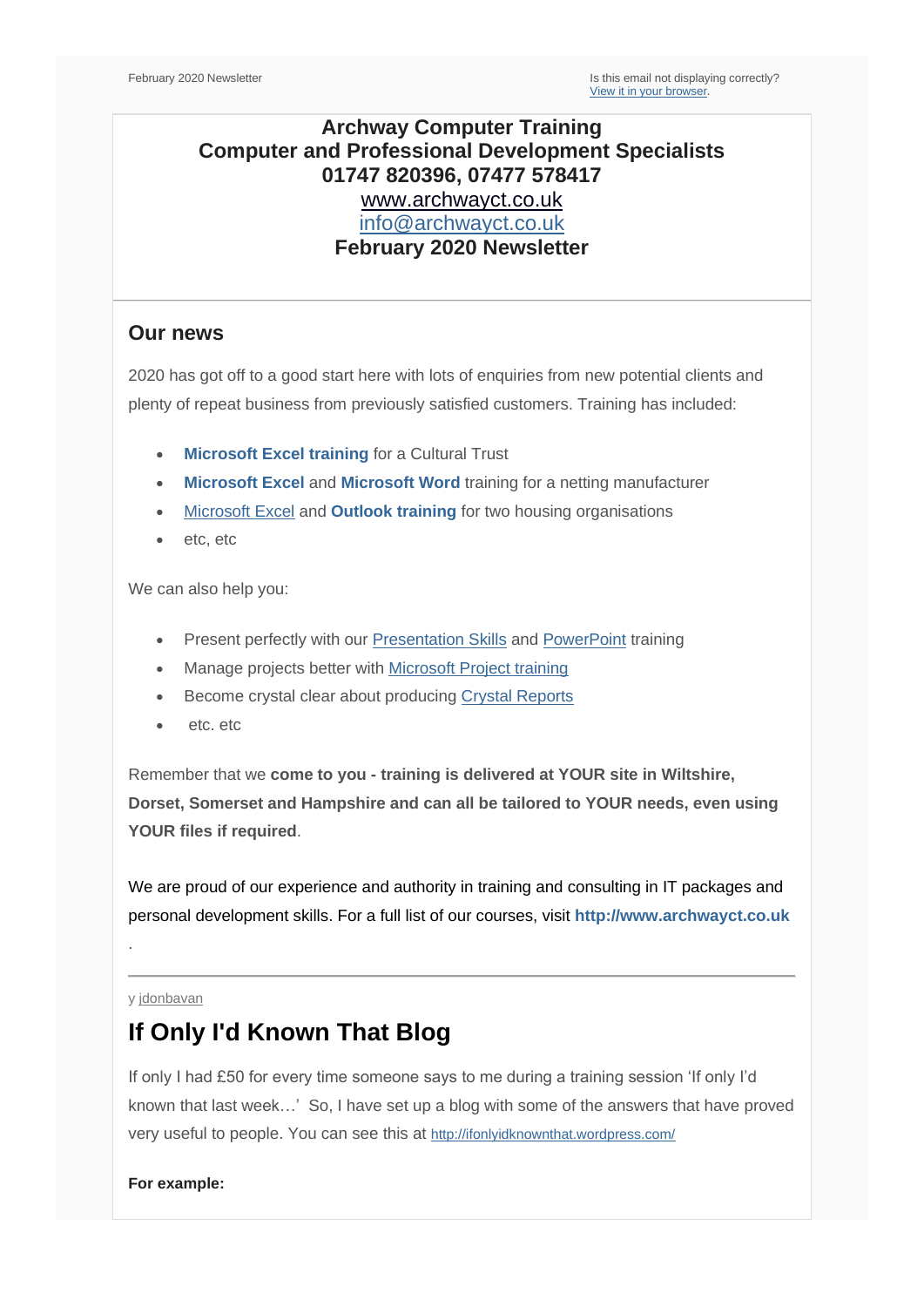## **Microsoft Office – charts showing weekdays only**

I have some Excel data that only shows data for week days as I do not work weekends. However, when I came to chart it, it put the weekend dates in, showing blanks. This wasn't what I wanted.



Right-click on the horizontal axis showing the dates and select **Format Axis**. Under the **Axis Options**, for **Axis Type**, select **Text axis**. The Chart then just displays the data for the weekdays.



Find out more about our **Microsoft Excel training**.

# **Microsoft Word - inserting commonly repeated blocks of text**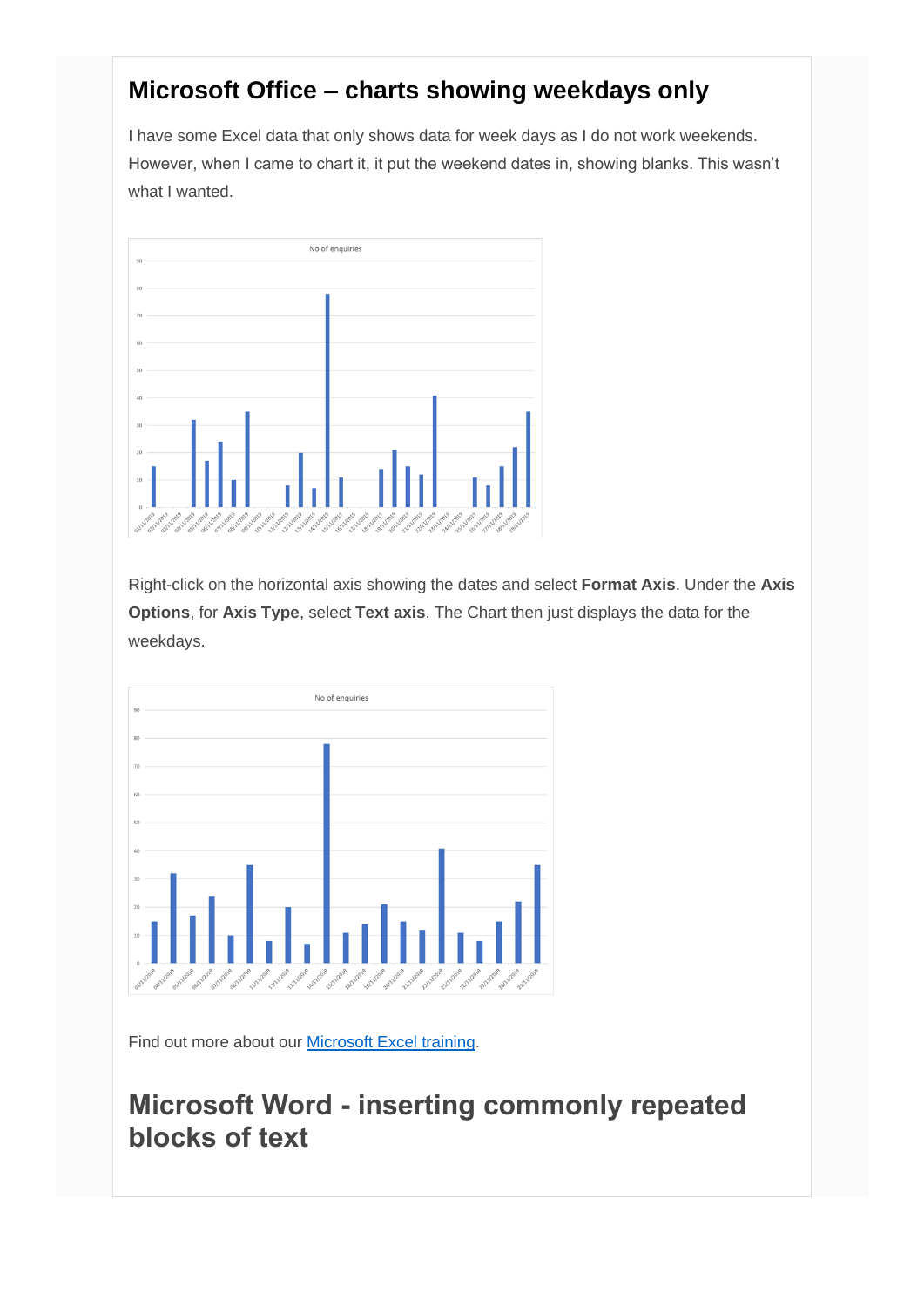If you continually have to enter the same block of text on a regular basis into a Microsoft Word document, you can save the required text as a QuickPart which can then be accessed whenever needed.

First type in the required text: **Janet Donbavand IT Trainer JMD Training and Consultancy**

Format the text as required. Select the text. On the **Insert** tab, in the **Text** group, click **Quick Parts**. From the dropdown, select **Save Selection to Quick Part Gallery**; alternatively, press keys **Alt + F3**.

The **Create New Building Block** dialog box appears.

From the **Gallery** dropdown arrow, select **AutoText**. If required, type in another name for the **AutoText**. Click **OK**.

To input this text next time it is needed, type in the name given to the AutoText and press the **F3** function key. The block is automatically inserted in the document. Alternatively, click **Insert**, then in the **Text** group, click the **Quick Parts** dropdown and your entry should be visible. Click on it to insert it into your document.

When you close Word the first time after you have created your AutoText entry, you will receive a message to say that you have made changes to your Building Blocks. Click **Yes** to keep your AutoText entry.

For details of our **Microsoft Word training** in Dorset, Wiltshire, Somerset and Hampshire, visit [http://www.archwayct.co.uk/microsoft-office-training/microsoft-word-training.](http://www.archwayct.co.uk/microsoft-office-training/microsoft-word-training)

# **Presentation Techniques - the three parts to communication**

There are three major parts in any communication which are:

- Body language (postures, gestures, and eye contact)
- Voice (mainly tone)
- Words (content of the message)